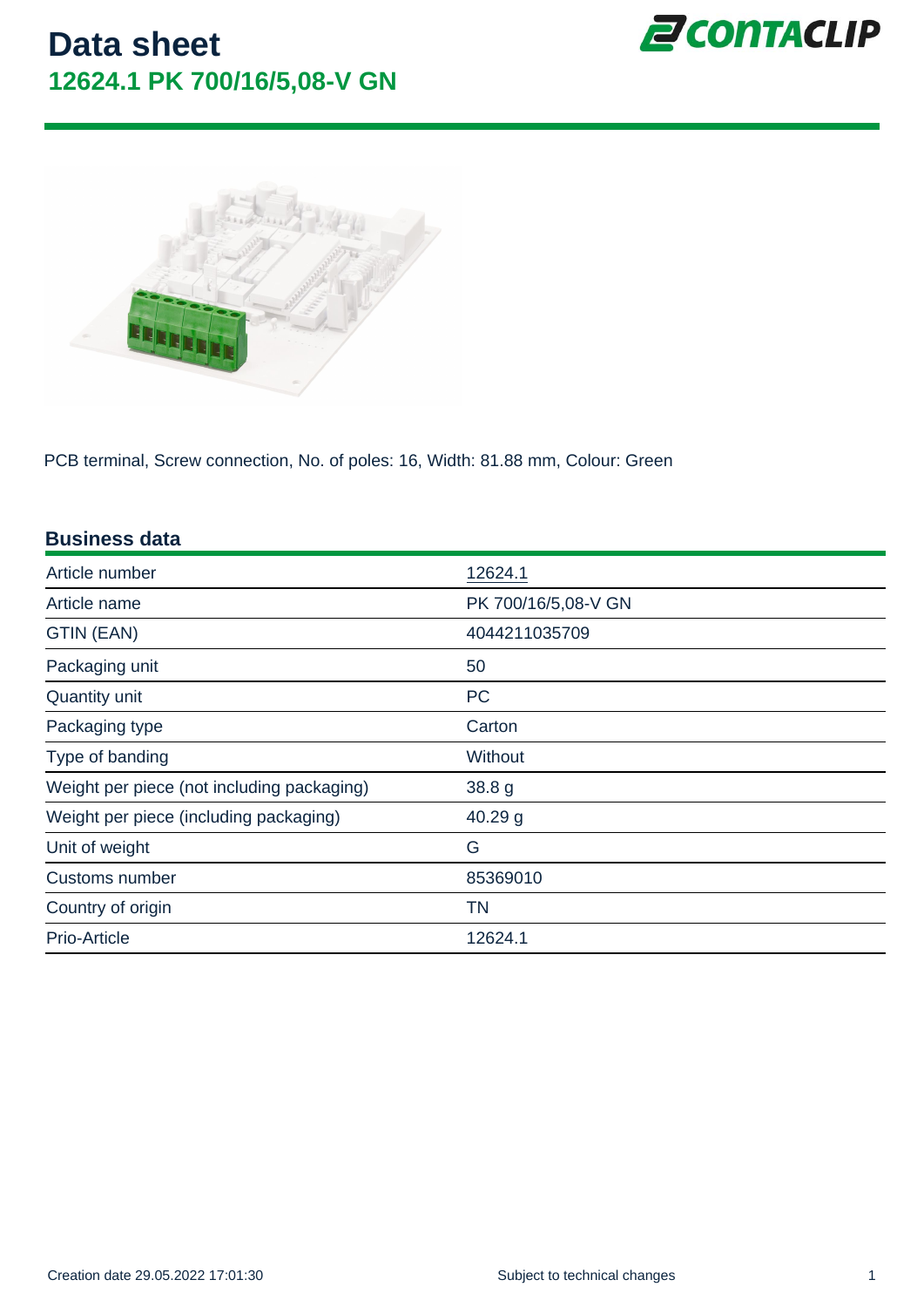

| <b>Dimensions</b>          |                       |  |
|----------------------------|-----------------------|--|
| Length                     | 10.5 mm               |  |
| Length of the pin          | 4 mm                  |  |
| Width                      | 81.88 mm              |  |
| Width left                 | 3.14 mm               |  |
| Width right                | 2.54 mm               |  |
| Height                     | <b>19 mm</b>          |  |
| Drill hole diameter        | $1.3 \text{ mm}$      |  |
| Diameter of connecting pin | $0.9$ mm              |  |
| Pitch                      | 5.08 mm               |  |
| <b>Ratings</b>             |                       |  |
| Rated voltage              | 250 V                 |  |
| Rated current              | 24 A                  |  |
| Rated cross-section        | $2.5$ mm <sup>2</sup> |  |
| Rated impulse voltage      | $2$ kV                |  |
| Overvoltage category       | Ш                     |  |
| Contamination degree       | 3                     |  |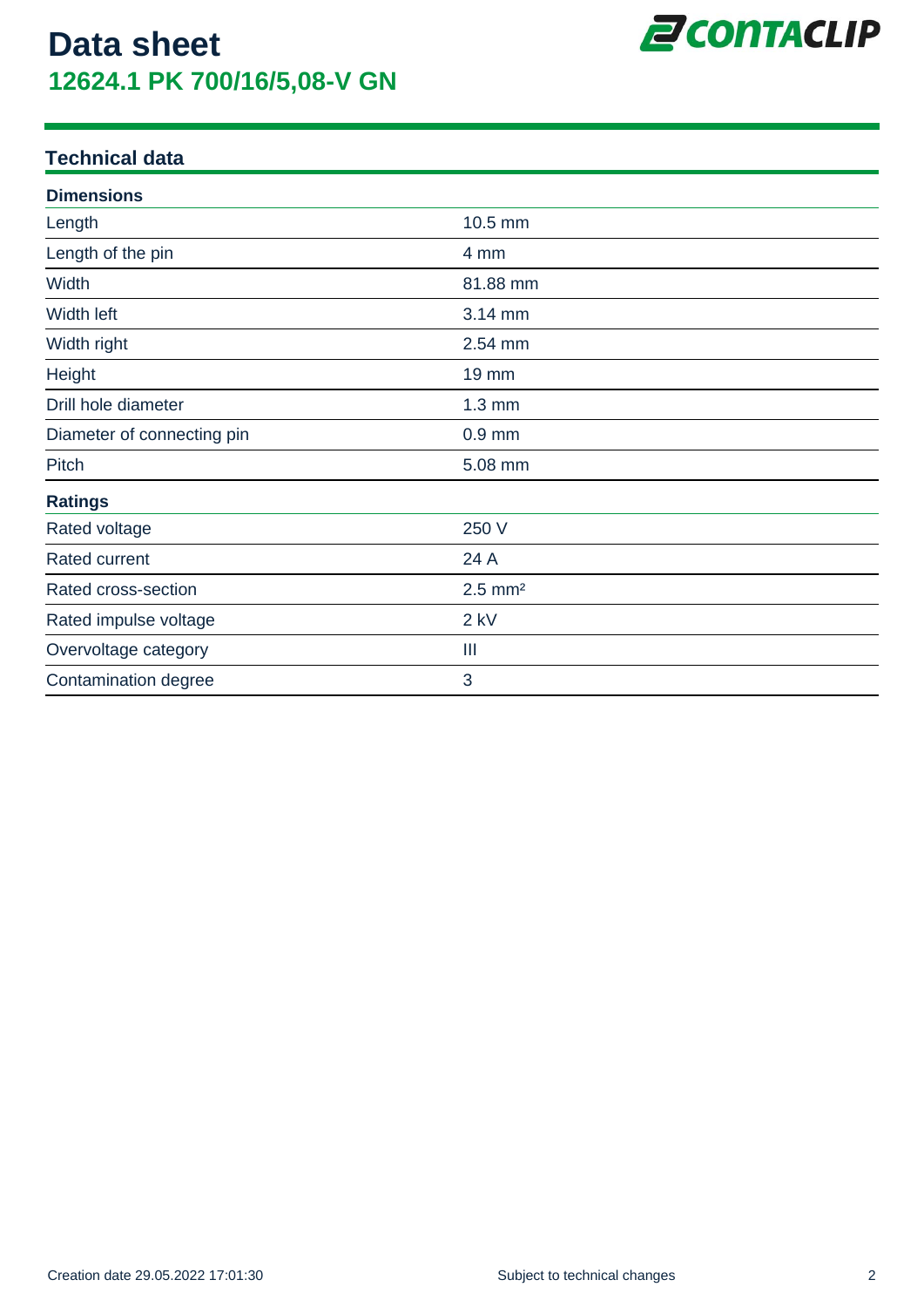

| <b>Connection data</b>                                   |                         |
|----------------------------------------------------------|-------------------------|
| Connection principle                                     | <b>Screw connection</b> |
| Connection type of PCB                                   | Solder connection       |
| Type of attachment to circuit board                      | Connecting contact      |
| Angle of PCB/wire connection                             | 0°/180° (horizontal)    |
| No. of poles                                             | 16                      |
| Number of levels                                         | 1                       |
| Wire cross-section single-core (rigid) / stranded, min.  | $0.2$ mm <sup>2</sup>   |
| Wire cross-section single core (rigid)/stranded, max.    | $4 \, \text{mm}^2$      |
| Wire cross-section stranded, min.                        | $0.2$ mm <sup>2</sup>   |
| Wire cross-section stranded, max.                        | $2.5$ mm <sup>2</sup>   |
| Wire cross-section stranded with wire-end ferrules, min. | $0.25$ mm <sup>2</sup>  |
| Wire cross-section stranded with wire-end ferrules, max. | $2.5$ mm <sup>2</sup>   |
| Wire cross-section AWG, min.                             | 30                      |
| Wire cross-section AWG, max.                             | 12                      |
| Stripping length                                         | 8 mm                    |
| Screw threading                                          | M <sub>3</sub>          |
| Torque                                                   | $0.5$ Nm                |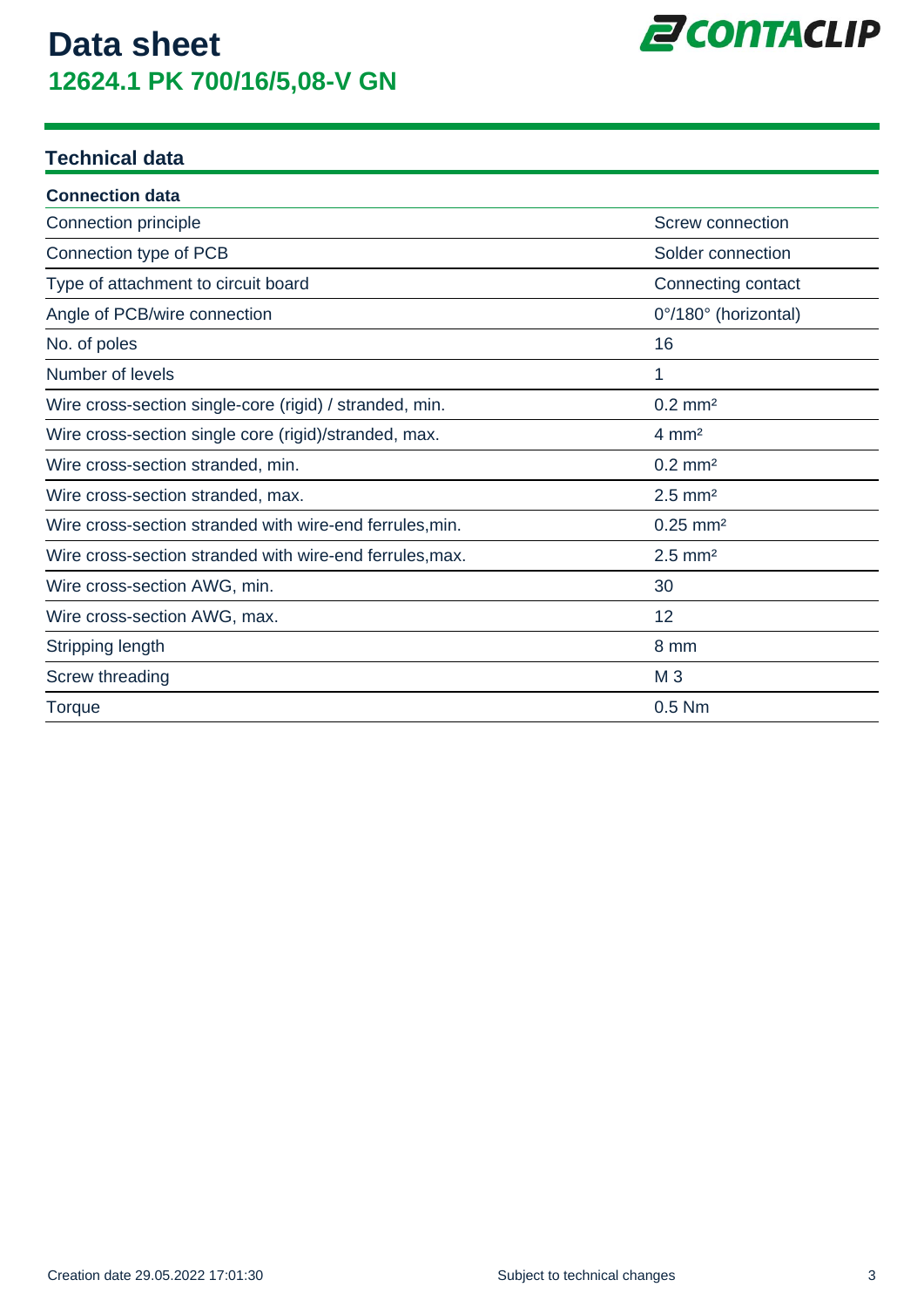

| <b>Further technical data</b>                  |                    |  |
|------------------------------------------------|--------------------|--|
| Insulation housing                             | Polyamide 6.6      |  |
| Flammability class UL 94                       | $V-0$              |  |
| Working temperature, min.                      | $-30 °C$           |  |
| Working temperature, max.                      | 105 °C             |  |
| Clamping element                               | <b>Brass</b>       |  |
| <b>Screws</b>                                  | <b>Steel</b>       |  |
| Soldering lug                                  | Copper alloy       |  |
| Storage temperature, min.                      | $-40 °C$           |  |
| Storage temperature, max.                      | 105 °C             |  |
| Insulation resistance                          | 1*10^13 Ohm x cm   |  |
| Creepage-current resistance                    | <b>CTI 600</b>     |  |
| Glow wire flammability index GWFI              | <b>GWFI 850</b>    |  |
| GWFI after-glow time                           | 30 Sek.            |  |
| Glow wire ignition temperature GWIT            | <b>GWIT 775 °C</b> |  |
| <b>GWIT</b> exposure time                      | 5 Sek.             |  |
| Connection cycles, in compliance with standard | 5                  |  |
| Recommended wave soldering temperature         | 265 °C             |  |
| Recommended wave soldering duration, min.      | 3 Sek.             |  |
| Recommended wave soldering duration, max.      | 4 Sek.             |  |
| <b>Materials</b>                               |                    |  |
| Insulation housing                             | Polyamide 6.6      |  |
| Flammability class UL 94                       | $V-0$              |  |
| Working temperature, min.                      | $-30 °C$           |  |
| Working temperature, max.                      | 105 °C             |  |
| Clamping element                               | <b>Brass</b>       |  |
| <b>Screws</b>                                  | <b>Steel</b>       |  |
| Soldering lug                                  | Copper alloy       |  |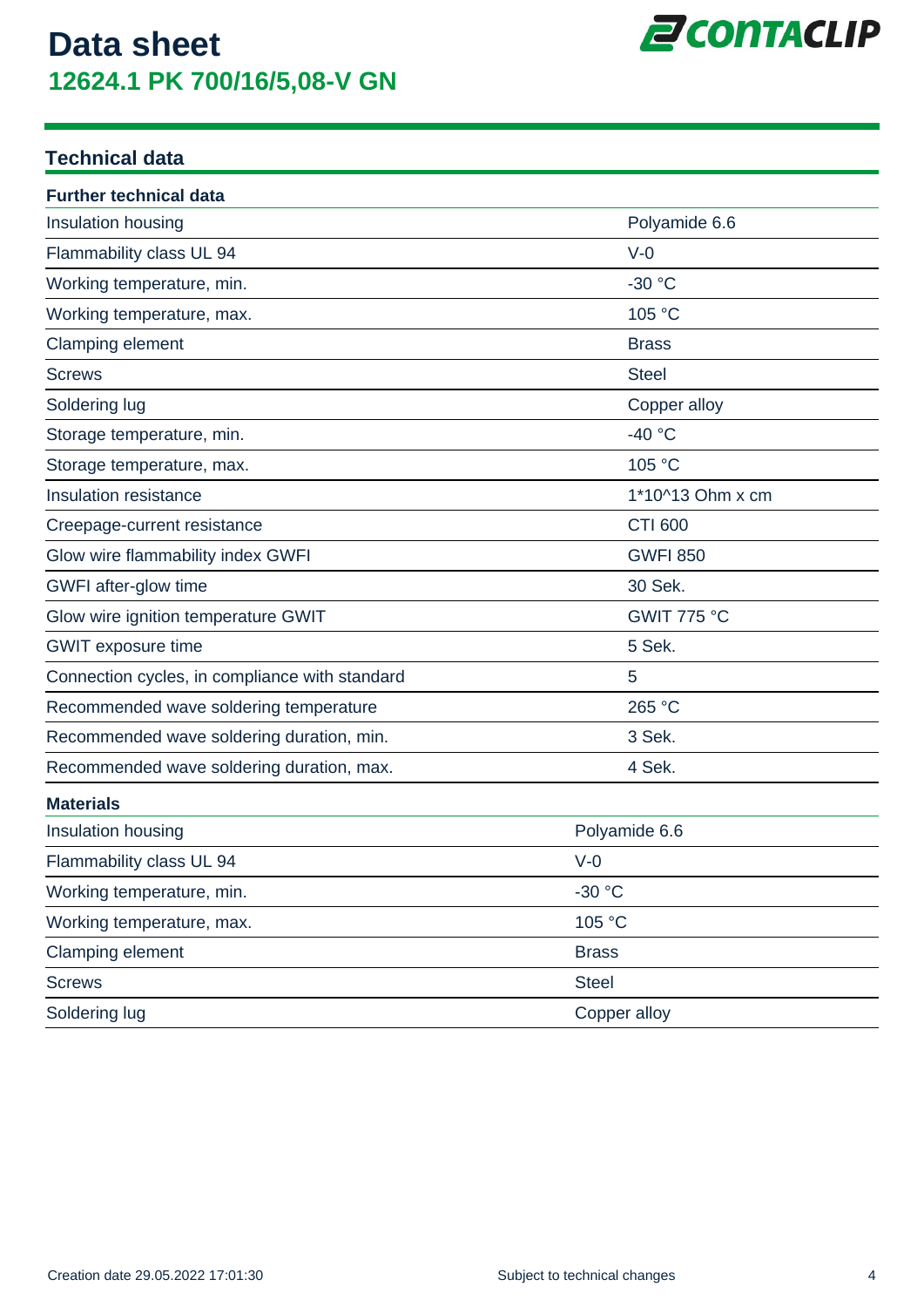

| <b>Environmental Product Compliance</b> |             |  |  |
|-----------------------------------------|-------------|--|--|
| <b>REACH Conform</b>                    | <b>No</b>   |  |  |
| <b>REACH Reference date</b>             | 2022-01-17  |  |  |
| <b>REACH Candidate Substance Note</b>   | No.         |  |  |
| <b>REACH CAS 1 Substance</b>            | <b>LEAD</b> |  |  |
| <b>REACH CAS 1 Percent minimal</b>      | 0.1%        |  |  |
| <b>REACH CAS 1 Percent maximum</b>      | 4%          |  |  |
| <b>REACH CAS 1 Number</b>               | 7439-92-1   |  |  |
| <b>RoHS Conform</b>                     | yes         |  |  |
| <b>RoHS Exception rule</b>              | 6c          |  |  |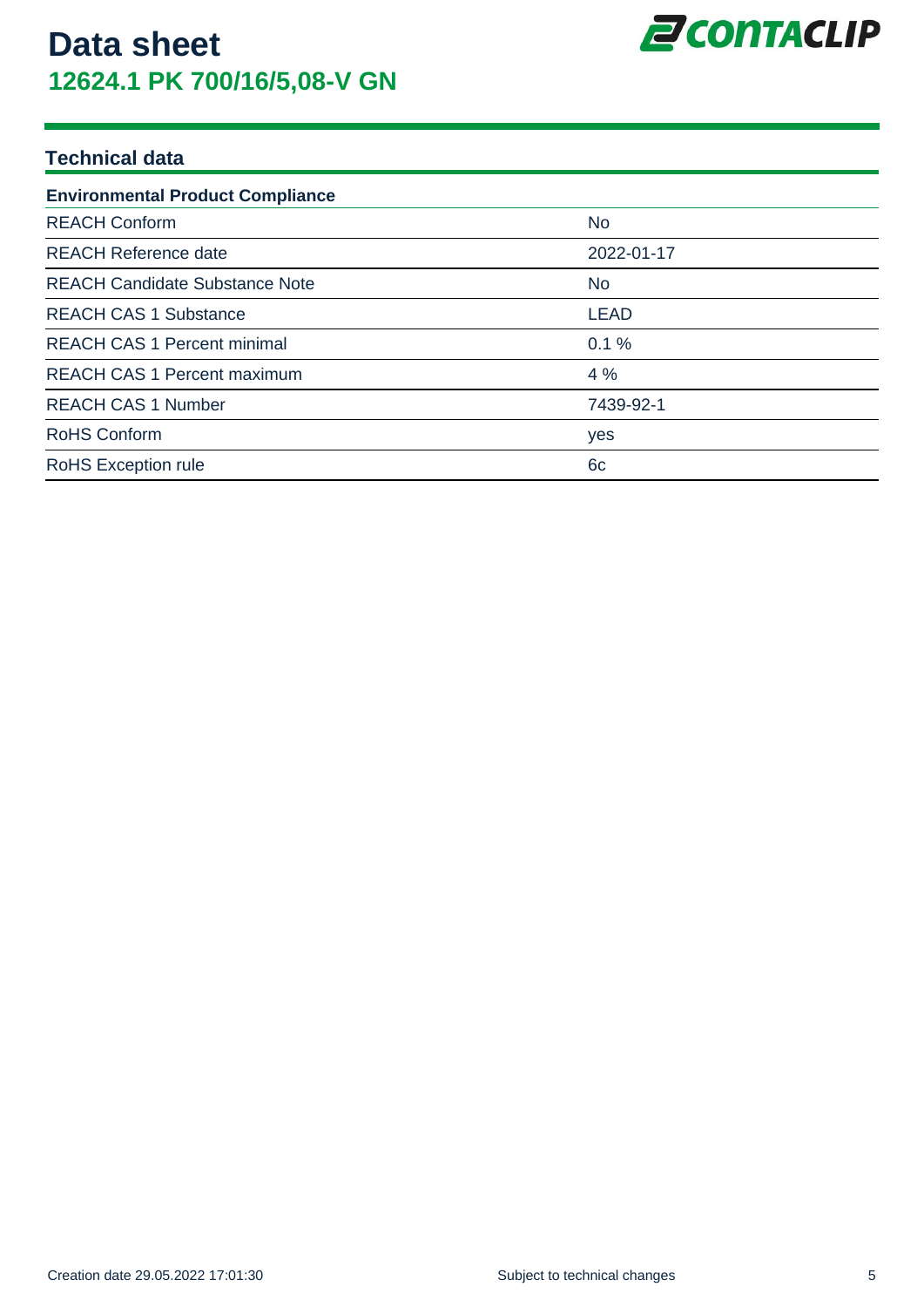

#### **Approvals**

| cUL Recognized                                       |                 |
|------------------------------------------------------|-----------------|
| cUL approval                                         | C22.2 No 158    |
| cUL Usegroup B: rated voltage                        | 300 V           |
| cUL Usegroup B: rated current                        | 15 A            |
| cUL Usegroup C: rated voltage                        | 300 V           |
| cUL Usegroup C: rated current                        | 15 A            |
| cUL Usegroup D: rated voltage                        | 300 V           |
| cUL Usegroup D: rated current                        | 15 A            |
| cUL wire cross-section single-core (rigid) AWG, min. | 22              |
| cUL wire cross-section single-core (rigid) AWG, max. | 12              |
| cUL wire cross-section stranded AWG, min.            | 22              |
| cUL wire cross-section stranded AWG, max.            | 12              |
| cUL torque                                           | 0.4499999881 Nm |
| cUL wire material                                    | Cu              |
| cUL Recognized                                       | 1               |
| <b>UL Recognized</b>                                 |                 |
| UL approval                                          | <b>UL 1059</b>  |
| UL Usegroup B: rated voltage                         | 300 V           |
| UL Usegroup B: rated current                         | 15 A            |
| UL Usegroup C: rated voltage                         | 300 V           |
| UL Usegroup C: rated current                         | 15 A            |
| UL Usegroup D: rated voltage                         | 300 V           |
| UL Usegroup D: rated current                         | 15 A            |
| UL wire cross-section single-core (rigid) AWG, min.  | 22              |
| UL wire cross-section single-core (rigid) AWG, max.  | 12              |
| UL wire cross-section stranded AWG, min.             | 22              |
| UL wire cross-section stranded AWG, max.             | 12              |
| UL torque                                            | 4 Lb In         |
| UL wire material                                     | Cu              |
| UL factory wiring                                    | 1               |
| UL field wiring                                      | 1               |
| <b>UL Recognized</b>                                 | 1               |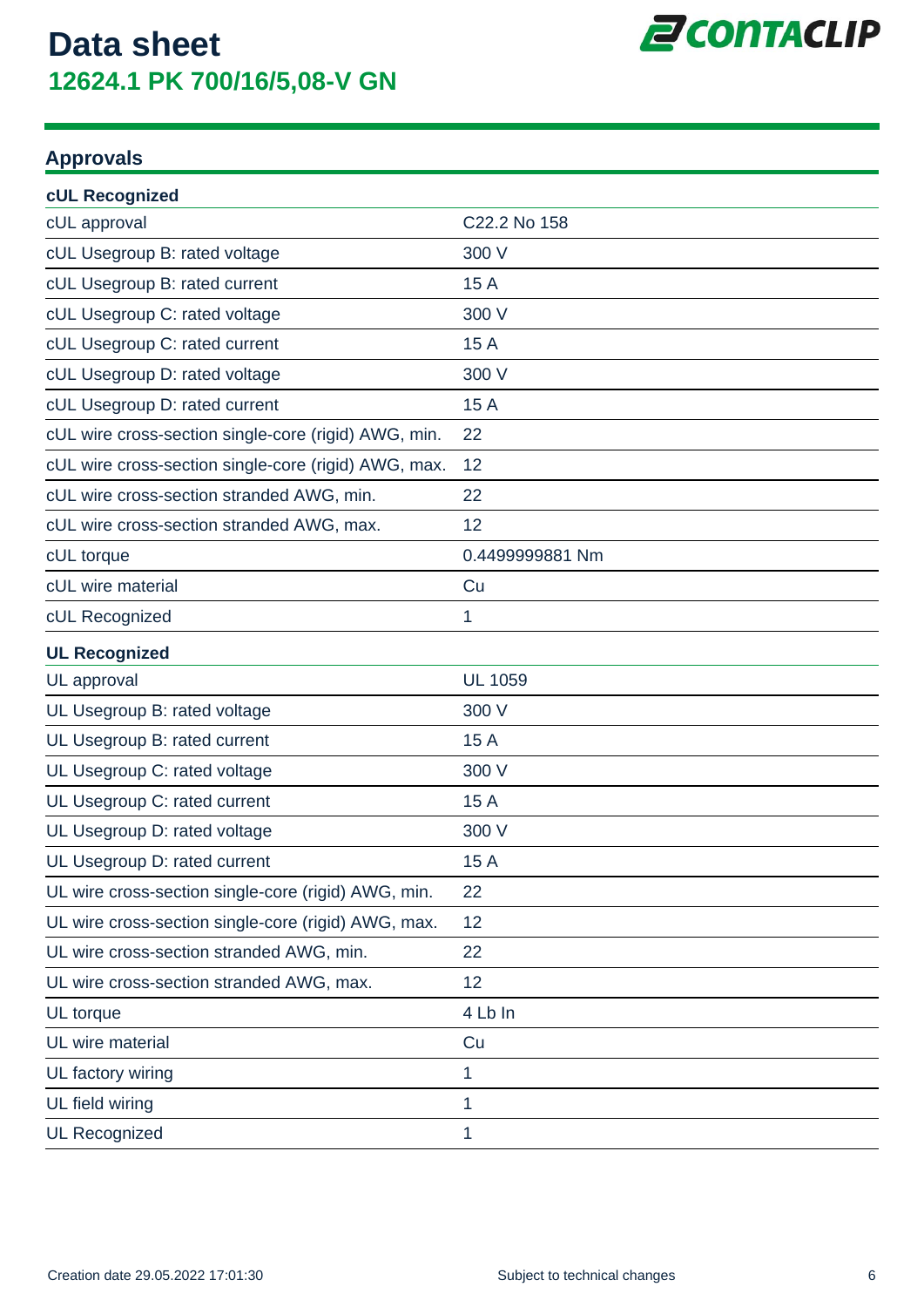

#### **Approvals**

| <b>VDE approval</b>                                 |                       |
|-----------------------------------------------------|-----------------------|
| <b>VDE</b> approval                                 | <b>DIN EN 60998</b>   |
| VDE approval granted                                | yes                   |
| VDE rated voltage                                   | 250 V                 |
| <b>VDE</b> rated current                            | 24 A                  |
| VDE rated current wire cross-section rigid, max.    | 24 A                  |
| VDE rated current wire cross-section stranded, max. | 24 A                  |
| VDE rated impulse voltage                           | $2$ kV                |
| VDE wire cross-section rigid, min.                  | $0.5$ mm <sup>2</sup> |
| VDE wire cross-section rigid, max.                  | $4 \, \text{mm}^2$    |
| VDE wire cross-section stranded, min.               | $0.5$ mm <sup>2</sup> |
| VDE wire cross-section stranded, max.               | $2.5$ mm <sup>2</sup> |
| VDE screw threading                                 | M <sub>3</sub>        |
| <b>VDE</b> torque                                   | $0.5$ Nm              |
| VDE overvoltage category                            | Ш                     |
| VDE contamination degree                            | 3                     |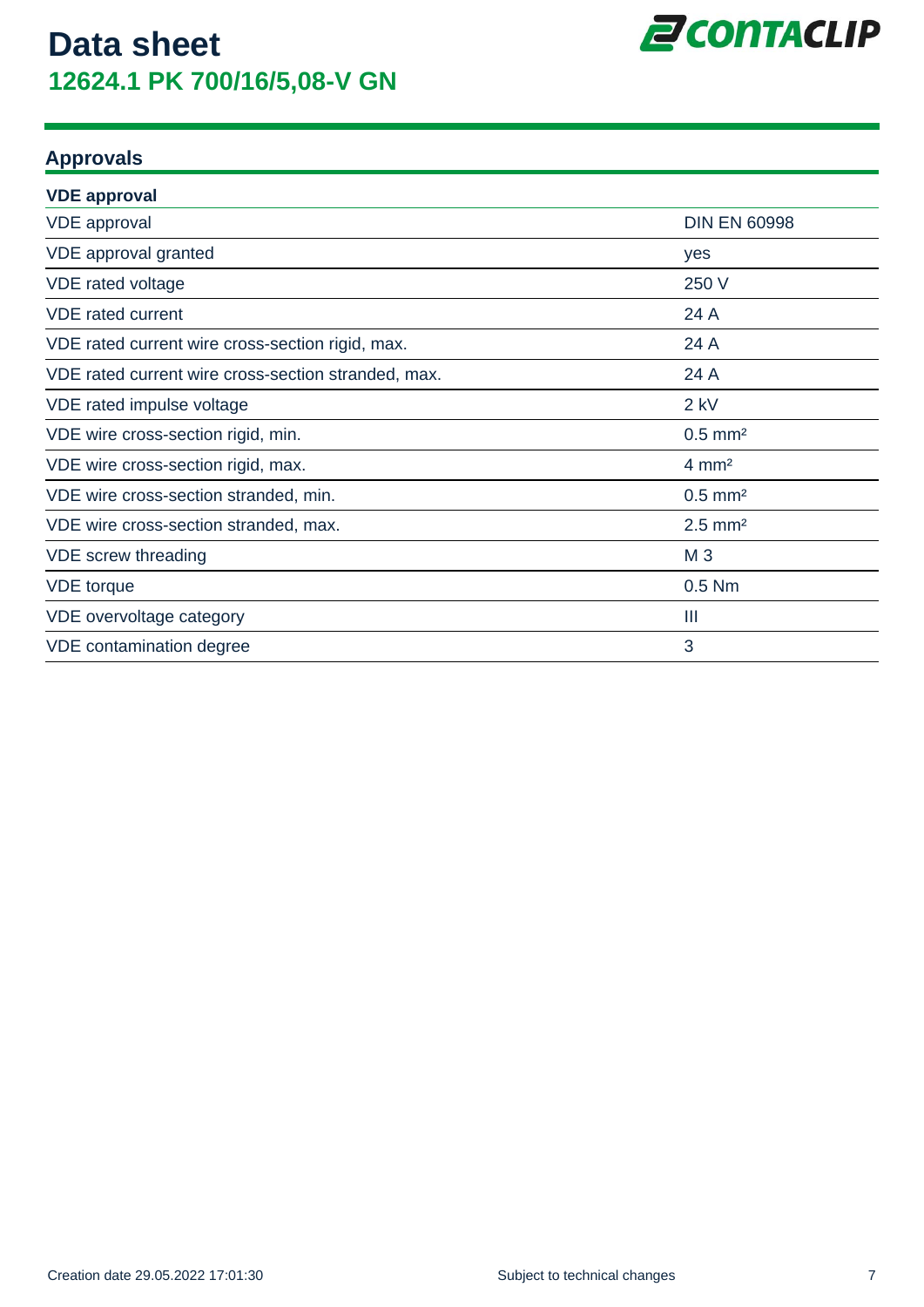

#### **Media**